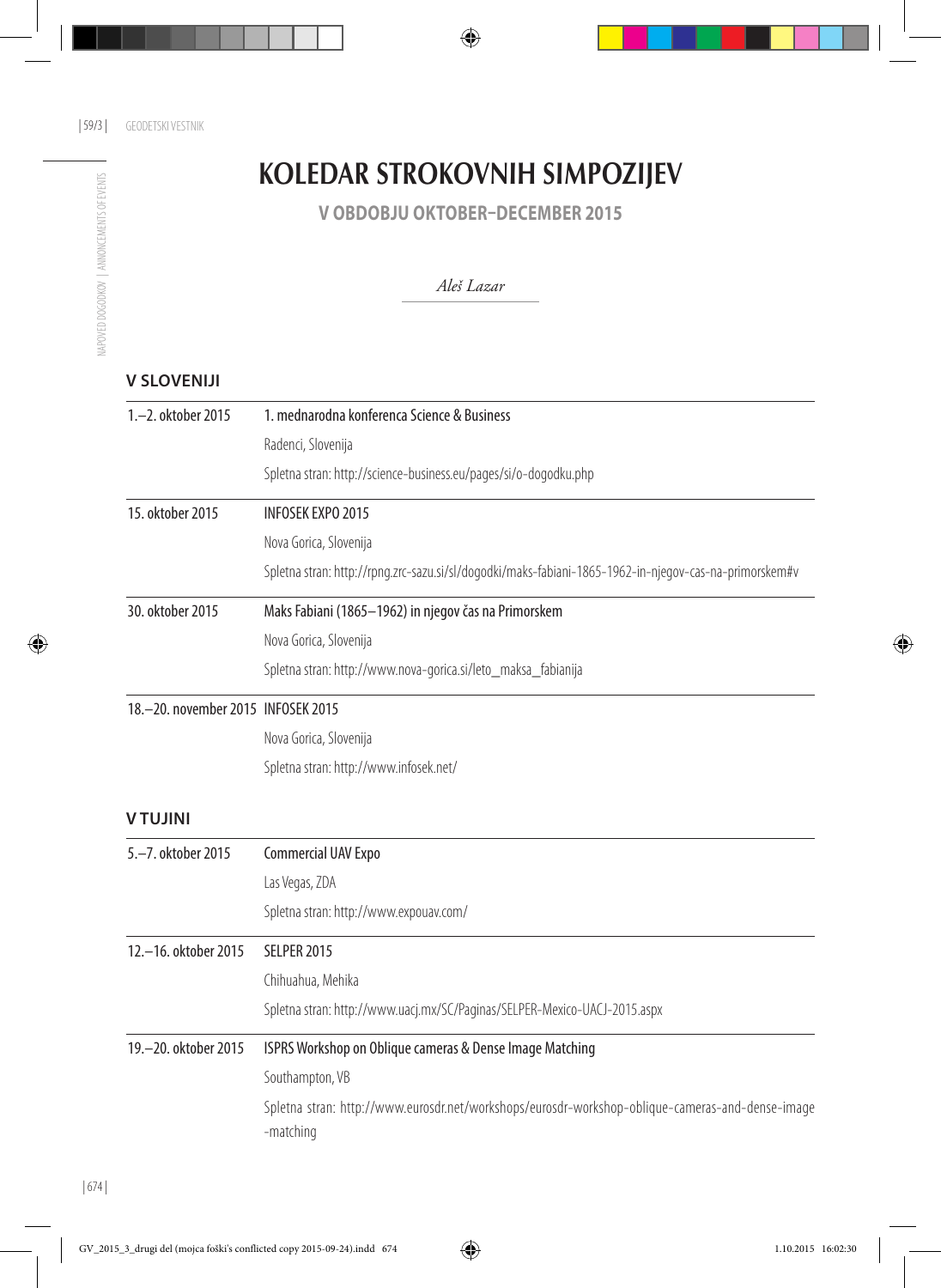NAPOVED DOGODKOV | ANNONCEMENTS OF EVENTS

 $\overline{\phantom{a}}$ 

 $\mathbb{R}^2$ 

NAPOVED DOGODKOV | ANNONCEMENTS OF EVENTS

| 19 .- 23. oktober 2015               | 36 <sup>th</sup> Asian Conference on Remote Sensing                          |
|--------------------------------------|------------------------------------------------------------------------------|
|                                      | Quezon City, Filipini                                                        |
|                                      | Spletna stran: http://www.acrs2015.org/                                      |
| 21 .- 22. oktober 2015               | International conference of Geospatial Techniques in Geosciences             |
|                                      | Taza, Maroko                                                                 |
|                                      | Spletna stran: https://sites.google.com/a/usmba.ac.ma/gt-geosciences/        |
| 23.-24. oktober 2015                 | ISPRS Workshop on Intelligent Earth Observing and Applications               |
|                                      | Guilin, Guangxi, Kitajska                                                    |
|                                      | Spletna stran: http://departs.glut.edu.cn/IEOAs2015/                         |
| 26.-29. oktober 2015                 | 15 <sup>th</sup> International Scientific and Technical Conference           |
|                                      | Jukatan, Mehika                                                              |
|                                      | Spletna stran: http://conf.racurs.ru/conf2015/eng/                           |
| 26.-30. oktober 2015                 | <b>GRSS Young Professionals and ISPRS Summer School</b>                      |
|                                      | Curitiba, Brazilija                                                          |
|                                      | Spletna stran: http://www.lvc.ele.puc-rio.br/grss_brazil/ypss2015/index.html |
| 28.-30. oktober 2015                 | ISPRS Joint International Geoinformation Conference 2015                     |
|                                      | Kuala Lumpur, Malezija                                                       |
|                                      | Spletna stran: http://www.geoinfo.utm.my/jointgeoinfo2015/                   |
| 3.-7. november 2015                  | Hydro 2015 International Symposium                                           |
|                                      | Manchester, VB                                                               |
|                                      | Spletna stran: http://www.ahs.asn.au/AHS.html                                |
| 9.-11. november 2015                 | EPMC - European Portable Metrology Conference                                |
|                                      | Manchester, VB                                                               |
|                                      | Spletna stran: http://www.epmc.events/                                       |
| 9.-13. november 2015                 | <b>COSPAR 2015</b>                                                           |
|                                      | Foz do Iguacu, Brazilija                                                     |
|                                      | Spletna stran: http://cosparbrazil2015.org/                                  |
| 10.-12. november 2015 EuroCarto 2015 |                                                                              |
|                                      | Dunaj, Avstrija                                                              |
|                                      | Spletna stran: http://eurocarto.org/                                         |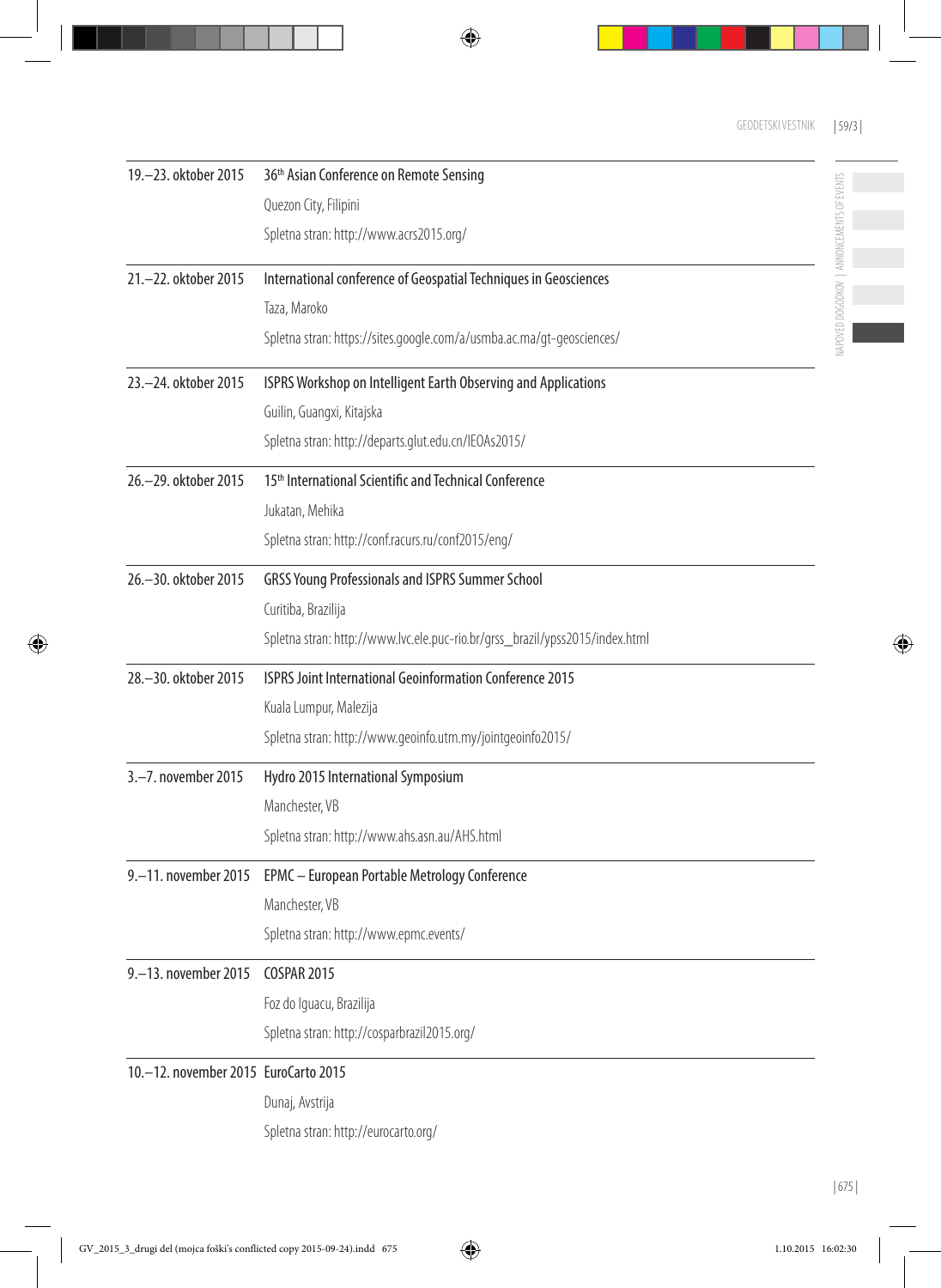|                     | 11. - 13. november 2015 International Land Use Symposium (ILUS) 2015                                                        |
|---------------------|-----------------------------------------------------------------------------------------------------------------------------|
|                     | Dresden, Nemčija                                                                                                            |
|                     | Spletna stran: http://www.ioer.de/ilus2015/                                                                                 |
|                     | 16. - 19. november 2015 Pacific Islands GIS\RS User Conference 2015                                                         |
|                     | Suva, Fidži                                                                                                                 |
|                     | Spletna stran: http://gsd.spc.int/gisconference/                                                                            |
|                     | 16. - 20. november 2015 FIG Workshop on Crowdsourcing of Land Information                                                   |
|                     | St. Julians, Malta                                                                                                          |
|                     | Spletna stran: http://com3fig.wix.com/fig-commission3-2015                                                                  |
| 23. november 2015   | 3rd Eurographics Workshop on Urban Data Modelling and Visualisation                                                         |
|                     | Delft, Nizozemska                                                                                                           |
|                     | Spletna stran: https://3d.bk.tudelft.nl/events/udmv2015/                                                                    |
|                     | 23.-25. november 2015 The Capturing Reality Forum                                                                           |
|                     | Salzburg, Avstrija                                                                                                          |
|                     | Spletna stran: http://www.capturingrealityforum.com/                                                                        |
|                     | 23. - 25. november 2015 3 <sup>rd</sup> International Conference on Sensors and Models in Remote Sensing and Photogrammetry |
|                     | Otok Kiš, Iran                                                                                                              |
|                     | Spletna stran: https://smpr.ut.ac.ir/                                                                                       |
| 24. november 2015   | PSIVT2015 Workshop                                                                                                          |
|                     | Auckland, Nova Zelandija                                                                                                    |
|                     | Spletna stran: http://www2.informatik.hu-berlin.de/cv/psivt2015/                                                            |
|                     | 25.-27. november 2015 ISPRS and FIG Workshop on Role of Land Professionals                                                  |
|                     | Katmandu, Nepal                                                                                                             |
|                     | Spletna stran: http://www.workshopnepal2015.com.np/                                                                         |
| 1.-2. december 2015 | LowCost3D (LC3D)                                                                                                            |
|                     | Berlin, Nemčija                                                                                                             |
|                     | Spletna stran: http://www.lc3d.net/                                                                                         |
| 5.-6. december 2015 | ISPRS Workshop on Mobility and Land Cover Change Mapping                                                                    |
|                     | Changsha, Hunan, Kitajska                                                                                                   |
|                     | Spletna stran: http://gip.its.csu.edu.cn/chs/mlccm2015/                                                                     |